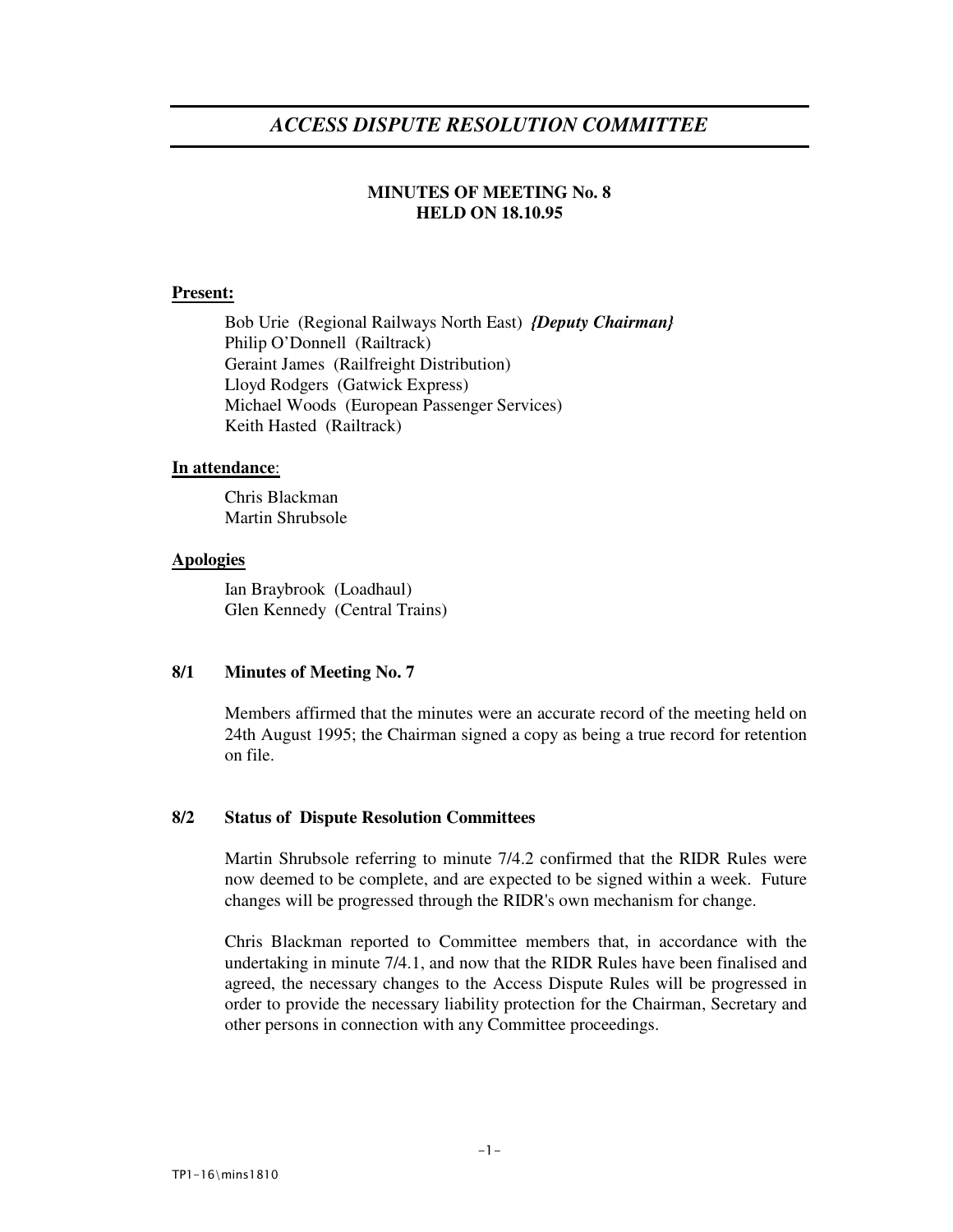Committee members noted that it was possible that they might receive a dispute reference direct from the RIDR Committee; this would be in the circumstances where a reference was of a hybrid nature and therefore directed to RIDR Committee which after perusal agreed that either the content was overwhelmingly of an Access nature as to make it appropriate for the Access Dispute Resolution Committee to hear and resolve the matter or that the Access content of the reference needed to be resolved first and a determination made, before being referred back with the determination to RIDR to resolve the remaining aspects and to finalise the overall decision.

#### **8/3 Appointment of new Chairman and other personnel**

The secretariat reported that they had held initial discussions with Korn Ferry Carré Orban, a firm of consultant headhunters who have experience in the transport field, regarding proposals for handling the process for appointment of the Chairman of RIDR and also ADRC.

The secretariat had also had an informal discussion with the Department of Transport as to whether the Department might be the party to act as the client in handling the process of appointments. It had been put to the Department that they (the DoT) would be a central appointing body: at the same time the current "key players" would be keen to be consulted on possible nominations to the short list. This had been acknowledged by the Department.

The Consultant's task would be to seek suitable candidates and this process would include the placing of an national newspaper advert. It would be the task of the Committees (ADRC and RIDR) to consider the process for reducing the list of candidates by some mechanism to a short list. It was noted that ADRC has a tie breaker process which involves the Regulator. It was further noted that the process could yield candidates who would be common to the short list for both Committees, and although it is possible that there may be an emerging candidate who would be the selection for both Committees this was not considered to be very likely as the specification for the two posts is different. The ADRC seeks someone with strong practical Railway knowledge and experience, and RIDR by contrast wishes to seek a Chairman who has excellent knowledge of commercial law and practice.

The consultants have also advised that if the Committee wishes to restrict the Chairman from the taking of other employment within the Industry, they will have to consider paying a retaining fee which would compensate for such restriction but the fee could also be constructed to cover a defined initial element or workload.

The Committee agreed that it would adopt the procedure of using a headhunting consultancy. It is accepted that relying on appropriate soundings within the Industry does not meet the criteria of an open process, and furthermore to rely merely on Newspaper adverts is insufficiently proactive.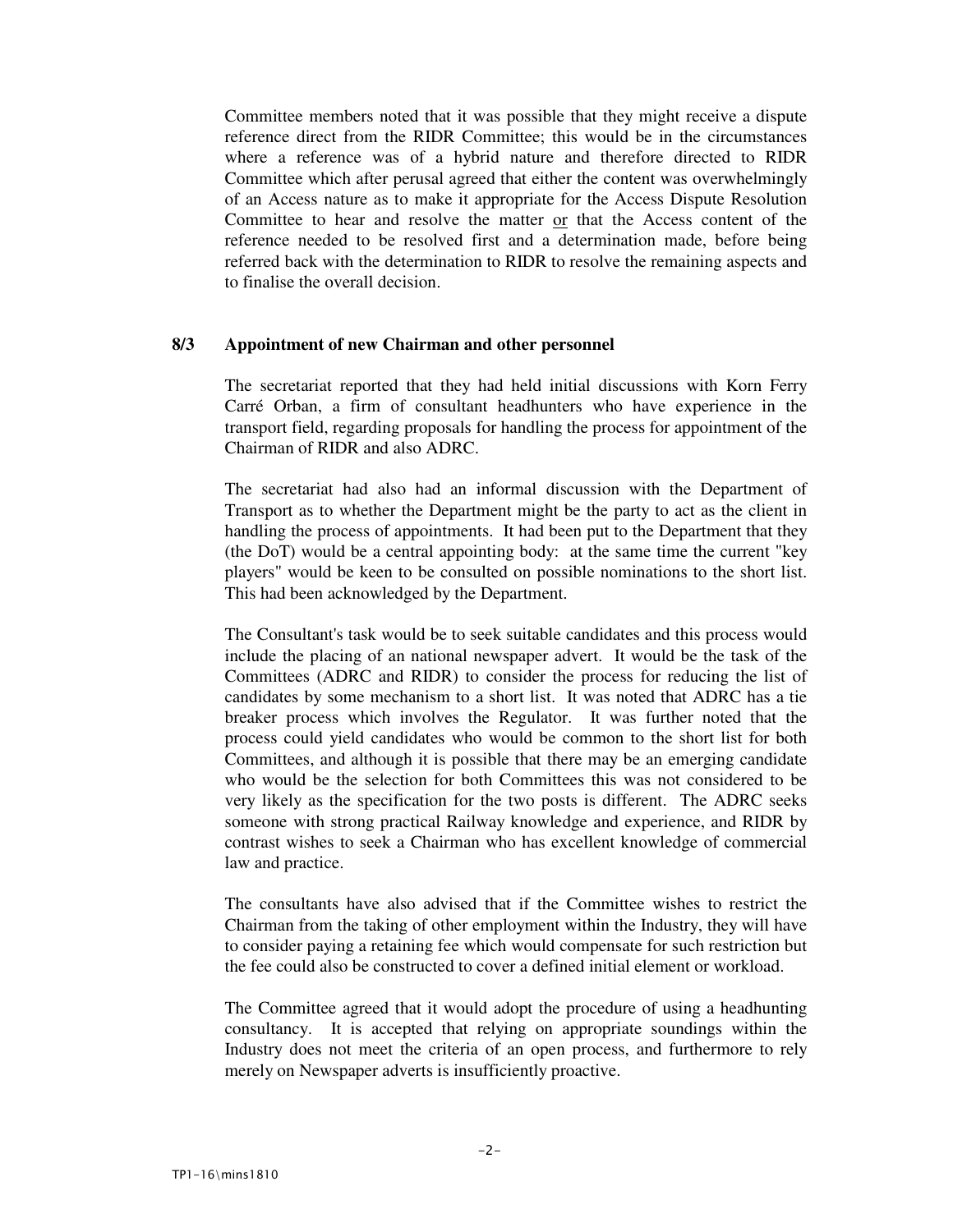The Committee agreed that the Department of Transport should if possible be the client in dealing with the consultants to bring a list of candidates forward to be considered by the two committees who would have the responsibility of sifting a shortlist and subsequently making the appointments.

Furthermore it was agreed that it would be sensible to manage the processes for selection of Chairman of the two committees, including the adverts and interviewing processes, closely in parallel.

The Committee charged the secretariat to progress with the Deputy Chairman and update members in writing if the need so requires.

The Committee agreed that the process needs to be formally "designed" and consideration needs to be given to incorporation of the following elements:

- 1. A filter in the form of a briefing of potential candidates on the list by one or two committee members, the secretary and Chairman/Deputy Chairman.
- 2. The objective is to yield a short list of 3 or 4 candidates for full interviews with the Committee.
- 3. A determination of who (members only, or members/alternates) will form the interviewing panel.
- 4. Nominate possible date of a meeting to hold the interviews; practicalities suggest this may need to be a Saturday. The process will need to be meshed with RIDR
- 5. Note there is a confidentiality process for handling the CVs.

When the process "design" is done the Secretary will circulate copy to members in correspondence seeking a response by a defined date together with comments and suggestions of particular issues and factors to be raised in the briefing stage.

**Action:** Secretary

It was agreed that the appointment of an independent Vice Chairman can wait until after the Chairman is appointed and a need to appoint a Vice Chairman has been established.

The appointment of a Dispute Secretary is an issue which will be placed on the agenda of the December meeting of the Committee.

The committee endorsed Lloyd Rodgers' suggestion and commissioned the secretariat to consider various package options containing firstly a retainer fee of £x to cover a minimum of 'y' days work with payment thereafter at the rate £z per day and secondly provisions for early termination of the contract, noting that the Chairman would be self employed.

The Committee's view is that a person who is in receipt of a pension from one of the parties of the Railway Industry should not be precluded from being considered as a candidate for the post of Chairman, but the secretariat was instructed to seek legal advice. **Action:** Secretary